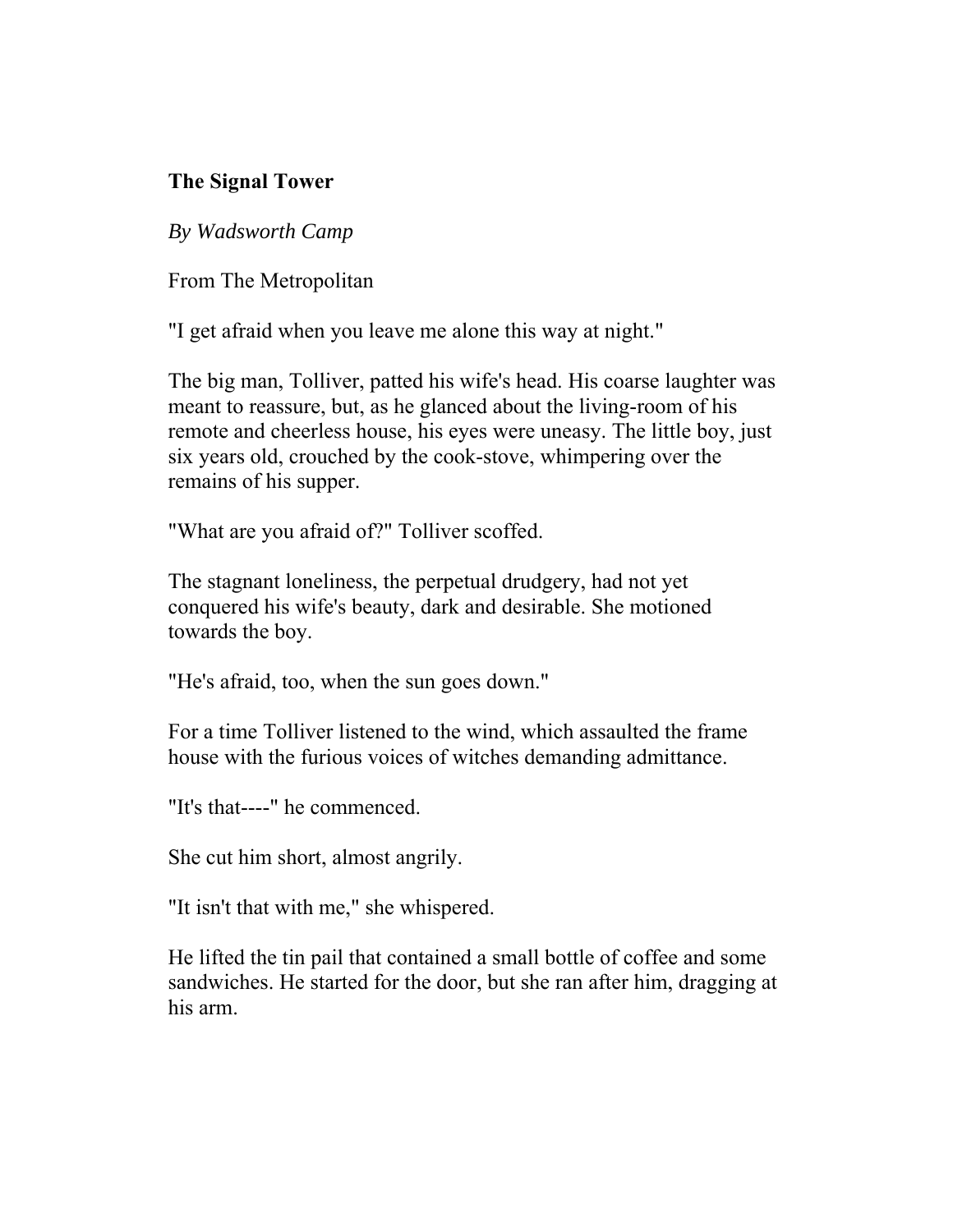"Don't go! I'm afraid!"

The child was quiet now, staring at them with round, reflective eyes.

"Joe," Tolliver said gently, "will be sore if I don't relieve him on time."

She pressed her head against his coat and clung tighter. He closed his eyes.

"You're afraid of Joe," he said wearily.

Without looking up, she nodded. Her voice was muffled.

"He came last night after you relieved him at the tower. He knocked, and I wouldn't let him in. It made him mad. He swore. He threatened. He said he'd come back. He said he'd show us we couldn't kick him out of the house just because he couldn't help liking me. We never ought to have let him board here at all."

"Why didn't you tell me before?"

"I was afraid you'd be fighting each other in the tower; and it didn't seem so bad until dark came on. Why didn't you complain to the railroad when--when he tried to kiss me the other night?"

"I thought that was finished," Tolliver answered slowly, "when I kicked him out, when I told him I'd punish him if he bothered you again. And I--I was a little ashamed to complain to the superintendent about that. Don't you worry about Joe, Sally, I'll talk to him now, before I let him out of the tower. He's due to relieve me again at midnight, and I'll be home then."

He put on his great coat. He pulled his cap over his ears. The child spoke in a high, apprehensive voice.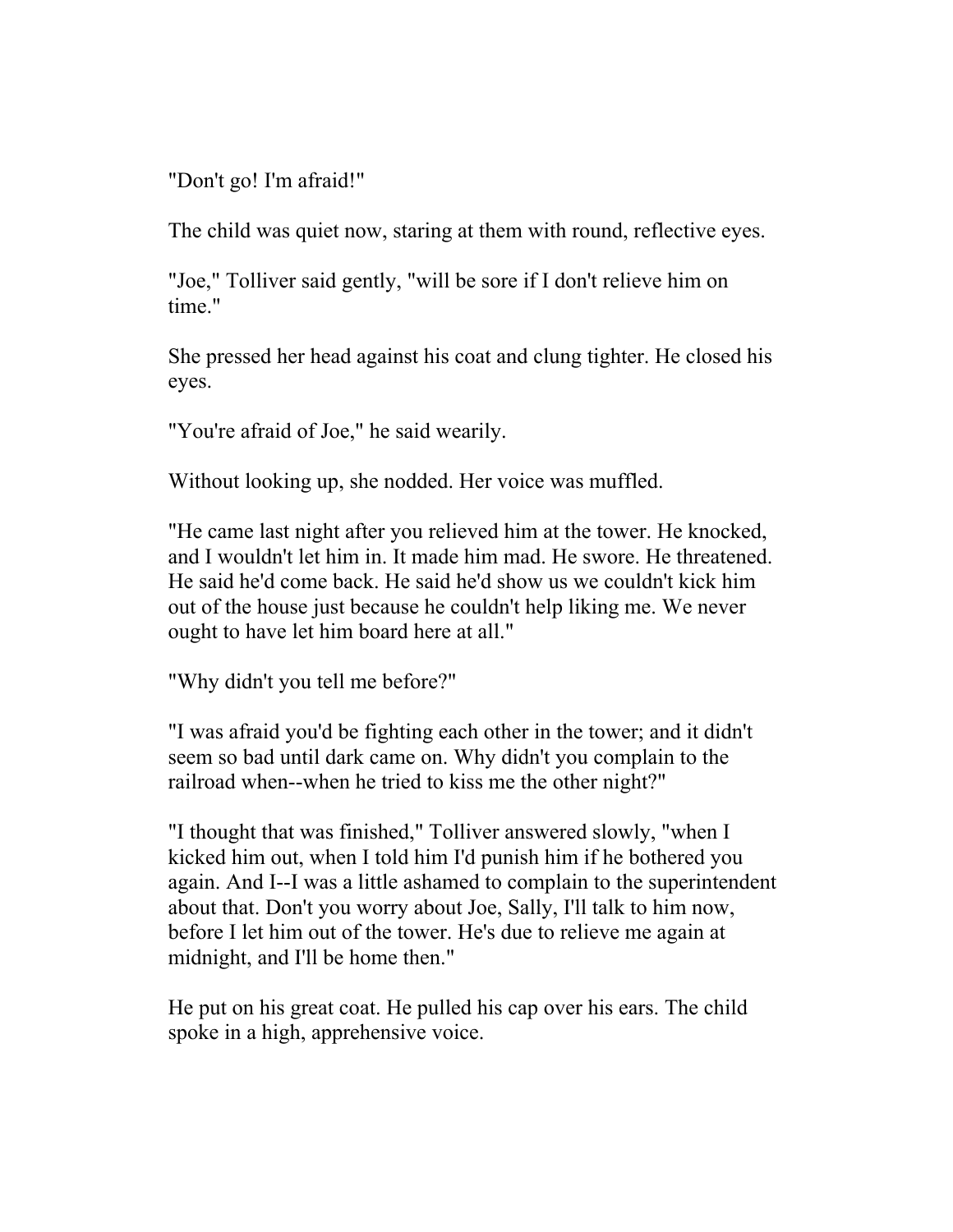"Don't go away, papa."

He stared at the child, considering.

"Put his things on, Sally," he directed at last.

"What for?"

"I'll send him back from the tower with something that will make you feel easier."

Her eyes brightened.

"Isn't that against the rules?"

"Guess I can afford to break one for a change," he said. "I'm not likely to need it myself to-night. Come, Sonny."

The child shrank in the corner, his pudgy hands raised defensively.

"It's only a little ways, and Sonny can run home fast," his mother coaxed.

Against his ineffective reluctance she put on his coat and hat. Tolliver took the child by the hand and led him, sobbing unevenly, into the wind-haunted darkness. The father chatted encouragingly, pointing to two or three lights, scattered, barely visible; beacons that marked unprofitable farms.

It was, in fact, only a short distance to the single track railroad and the signal tower, near one end of a long siding. In the heavy, boisterous night the yellow glow from the upper windows, and the red and green of the switch lamps, close to the ground, had a festive appearance. The child's sobs drifted away. His father swung him in his arms,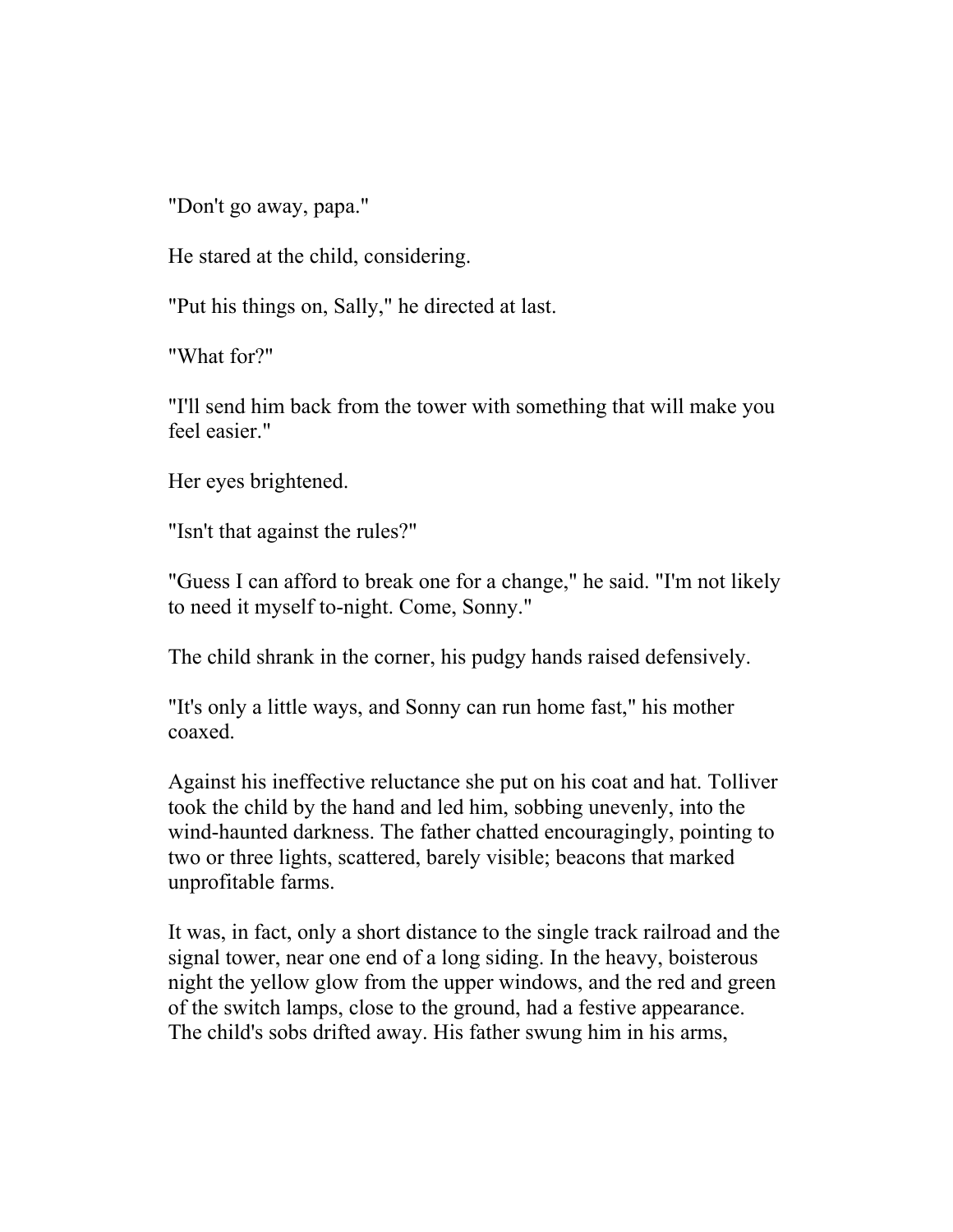entered the tower, and climbed the stairs. Above, feet stirred restlessly. A surly voice came down.

"Here at last, eh?"

When Tolliver's head was above the level of the flooring he could see the switch levers, and the table, gleaming with the telegraph instruments, and dull with untidy clips of yellow paper; but the detail that held him was the gross, expectant face of Joe.

Joe was as large as Tolliver, and younger. From that commanding position, he appeared gigantic.

"Cutting it pretty fine," he grumbled.

Tolliver came on up, set the child down, and took off his overcoat.

"Fact is," he drawled, "I got held back a minute--sort of unexpected."

His eyes fixed the impatient man.

"What you planning to do, Joe, between now and relieving me at midnight?"

Joe shifted his feet.

"Don't know," he said uncomfortably. "What you bring the kid for? Want me to drop him at the house?"

Tolliver shook his head. He placed his hands on his hips.

"That's one thing I want to say to you, Joe. Just you keep away from the house. Thought you understood that when you got fresh with Sally the other night."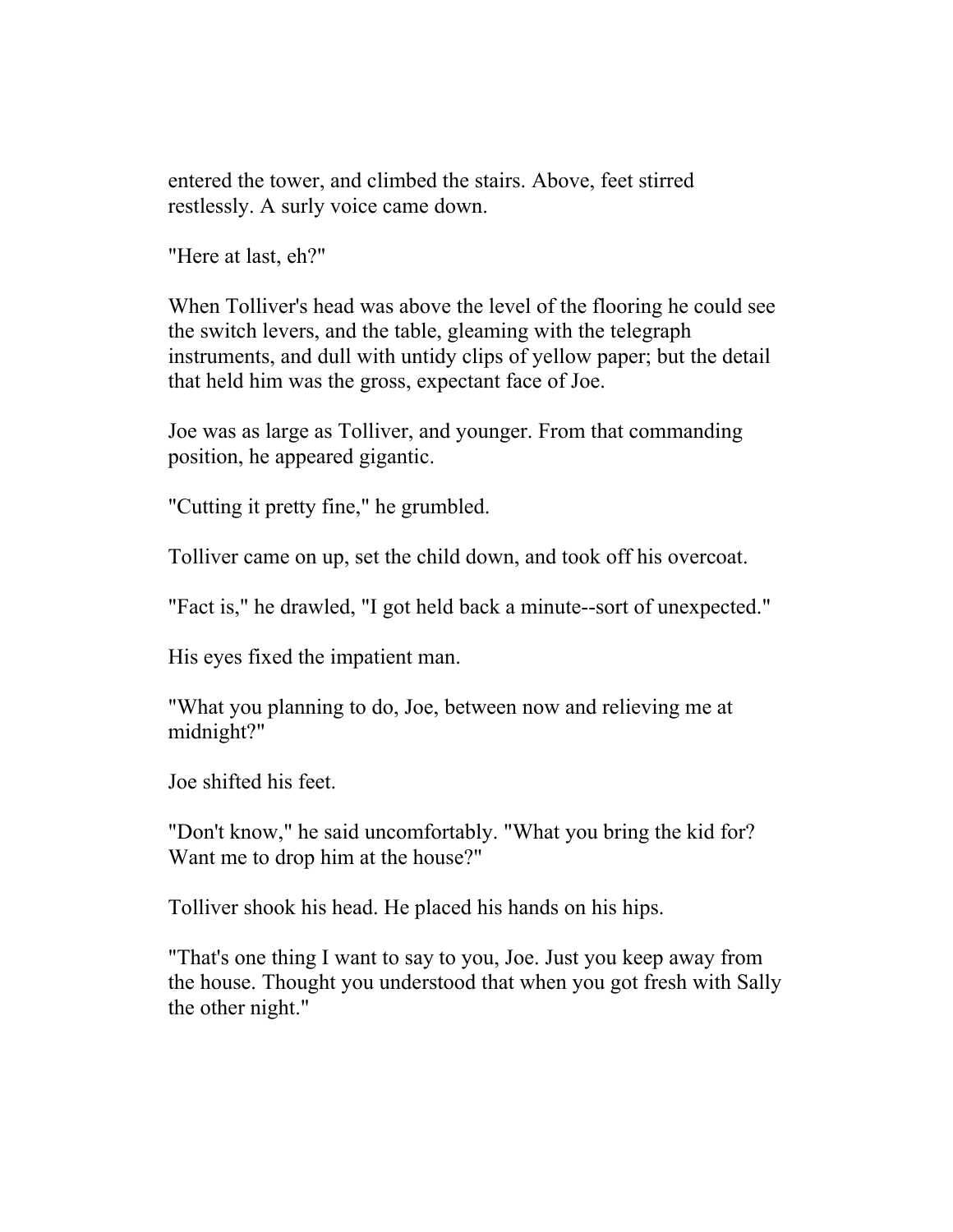Joe's face flushed angrily.

"Guess I was a fool to say I was sorry about that. Guess I got to teach you I got a right to go where I please."

Tolliver shook his head.

"Not to our house, if we don't want you."

The other leered.

"You so darned sure Sally don't want me?"

Impulsively Tolliver stepped forward, closing his fists.

"You drop that sort of talk, or----"

Joe interrupted, laughing.

"One thing's sure, Tolliver. If it came to a fight between me and you I'd be almost ashamed to hit you."

Through his passion Tolliver recognized the justice of that appraisal. Physically he was no match for the younger man.

"Things," he said softly, "are getting so we can't work here together."

"Then," Joe flung back, as he went down the stairs, "you'd better be looking for another job."

Tolliver sighed, turning to the table. The boy played there, fumbling with the yellow forms. Tolliver glanced at the top one. He called out quickly to the departing man.

"What's this special, Joe?"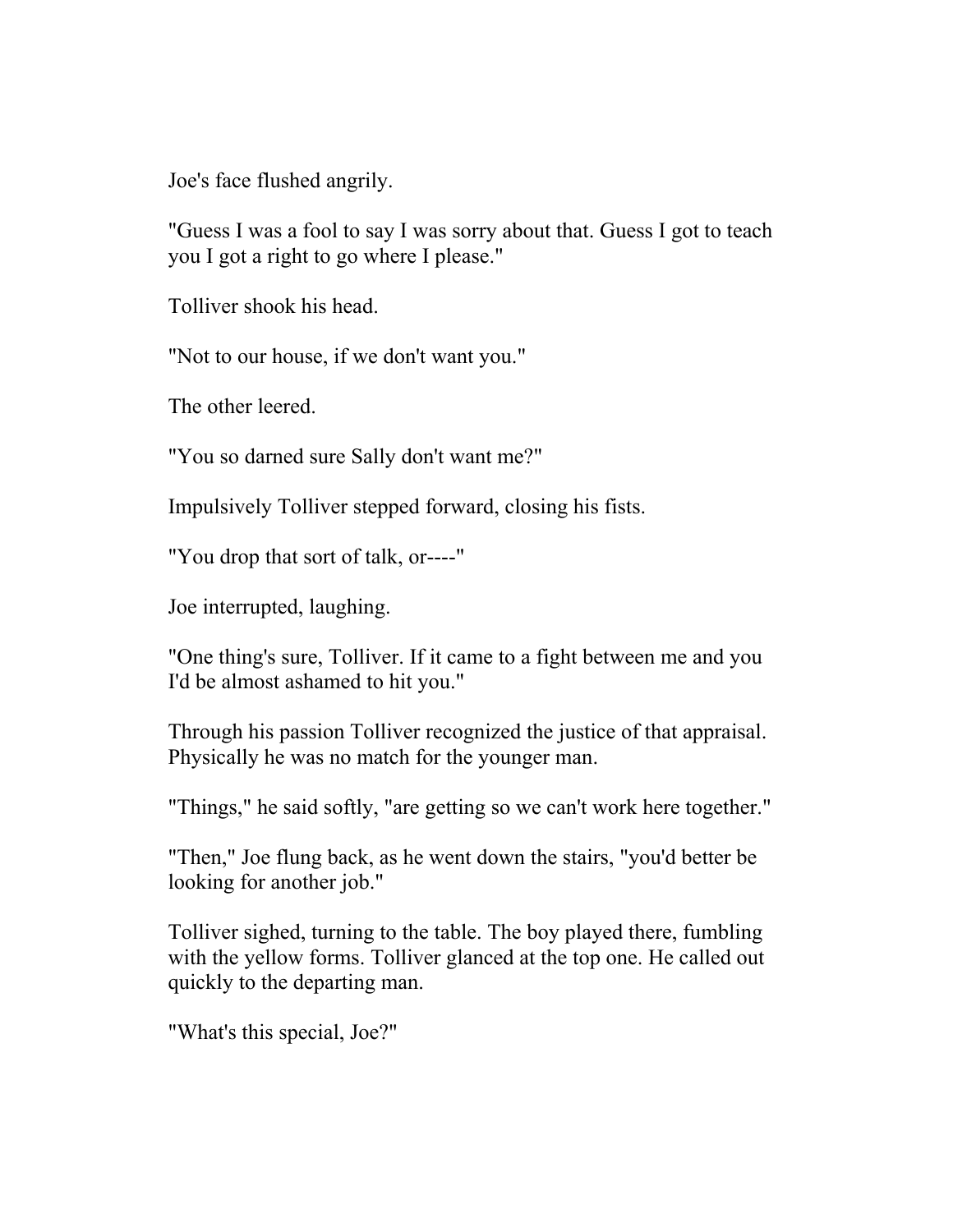The other's feet stumped on the stairs again.

"Forgot," he said as his head came through the trap. "Some big-wigs coming through on a special train along about midnight. Division headquarters got nothing definite yet, but figure we'll have to get her past thirty-three somewheres on this stretch. So keep awake."

Tolliver with an increasing anxiety continued to examine the yellow slips.

"And thirty-three's late, and still losing."

Joe nodded.

"Makes it sort of uncertain."

"Seems to me," Tolliver said, "you might have mentioned it."

"Maybe," Joe sneered, "you'd like me to stay and do your job."

He went down the stairs and slammed the lower door.

Tolliver studied the slips, his ears alert for the rattling of the telegraph sounder. After a time he replaced the file on the table and looked up. The boy, quite contented now in the warm, interesting room, stretched his fingers towards the sending key, with the air of a culprit dazzled into attempting an incredible crime.

"Hands off, Sonny!" Tolliver said kindly. "You must run back to mother now."

He opened a drawer beneath the table and drew out a polished sixshooter--railroad property, designed for the defense of the tower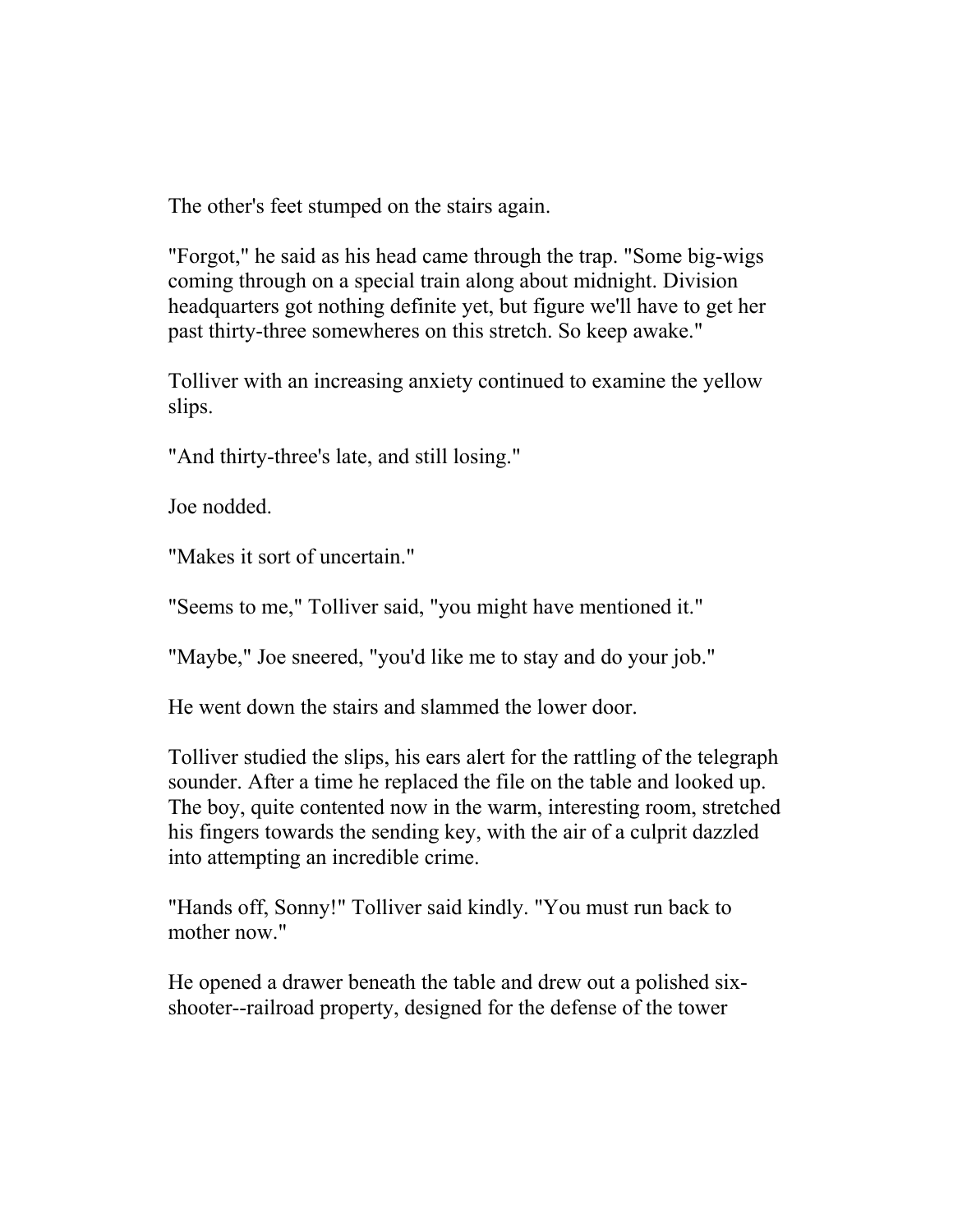against tramps or bandits. The boy reached his hand eagerly for it. His father shook his head.

"Not to play with, Sonny. That's for business. If you promise not to touch it 'till you get home and hand it to mama, to-morrow I'll give you a nickel."

The child nodded. Tolliver placed the revolver in the side pocket of the little overcoat, and, the boy following him, went down stairs.

"You run home fast as you can," Tolliver directed. "Don't you be afraid. I'll stand right here in the door 'till you get there. Nothing shall hurt you."

The child glanced back at the festive lights with an anguished hesitation. Tolliver had to thrust him away from the tower.

"A nickel in the morning----" he bribed.

The child commenced to run. Long after he had disappeared the troubled man heard the sound of tiny feet scuffling with panic along the road to home.

When the sound had died away Tolliver slammed the door and climbed the stairs. He studied the yellow slips again, striving to fix in his mind this problem, involving the safety of numerous human beings, that would probably become his. He had a fear of abnormal changes in the schedule. It had been impressed upon every signalman that thirty-three was the road's most precious responsibility. It was the only solid Pullman train that passed over the division. This time of year it ran crowded and was erratic; more often than not, late. That fact created few difficulties on an ordinary night; but, combined with such uncertainty of schedule, it worried the entire division, undoubtedly, to have running, also on an uncertain schedule, and in the opposite direction on that single track, an eager special carrying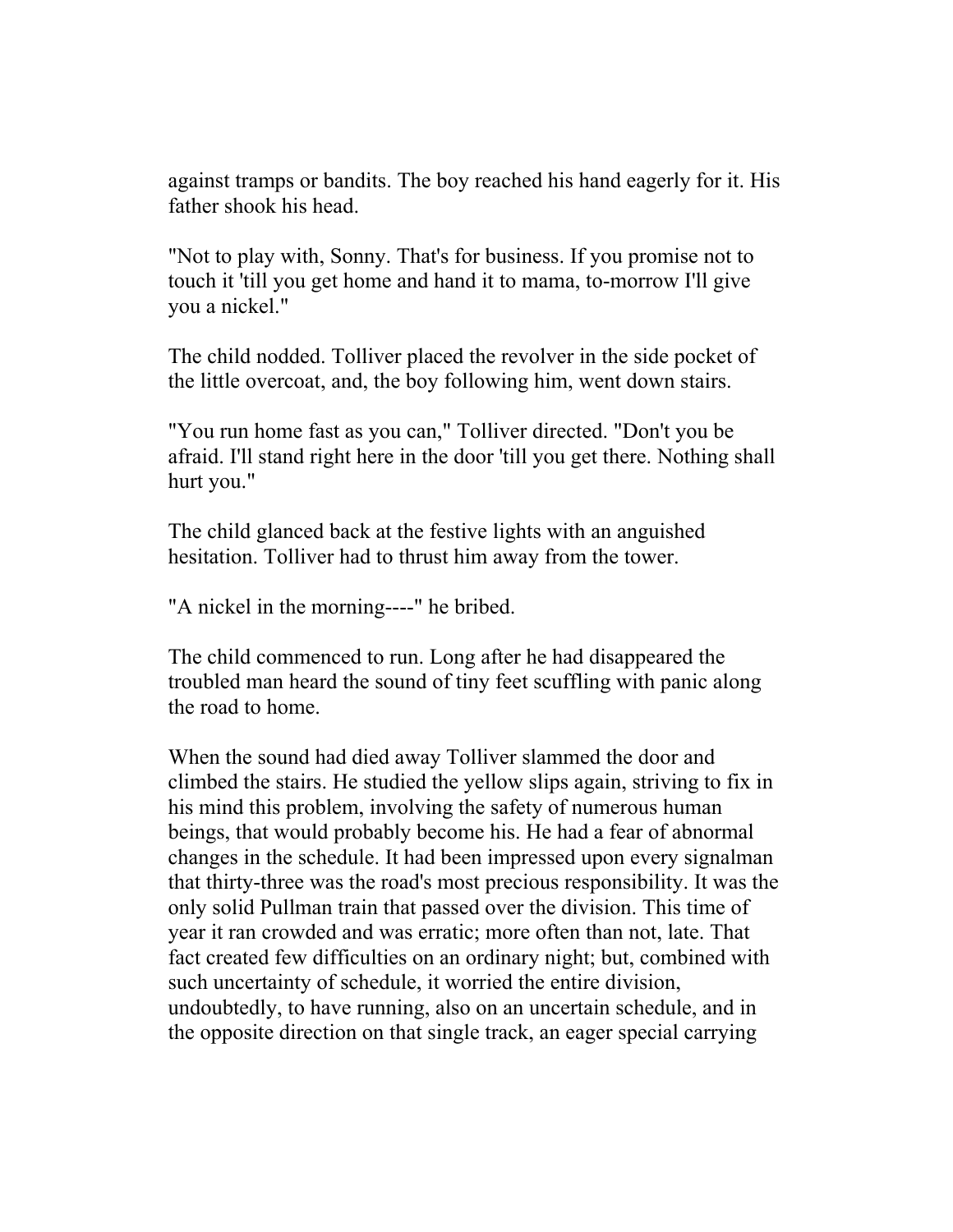important men. The superintendent, of course, would want to get those flashy trains past each other without delay to either. That was why these lonely towers, without receiving definite instructions yet, had been warned to increase watchfulness.

Tolliver's restlessness grew. He hoped the meeting would take place after Joe had relieved him, or else to the north or south.

It was difficult, moreover, for him to fix his mind to-night on his professional responsibility. His duty towards his family was so much more compelling. While he sat here, listening to every word beaten out by the sounder, he pictured his wife and son, alone in the little house nearly a half a mile away. And he wondered, while he, their only protector, was imprisoned, what Joe was up to.

Joe must have been drunk when he tried to get in the house last night. Had he been drinking to-night?

The sounder jarred rapidly.

"LR. LR. LR."

That was for the tower to the north. It was hard to tell from Joe's manner. Perhaps that would account for his not having called attention to the approaching presence of the special on the division.

Pound. Pound. Pound. The hard striking of the metal had the effect of a trip-hammer on his brain.

"Allen reports special left Oldtown at 9.45."

Joe had certainly been drinking that night last week when he had got fresh with Sally.

"Thirty-three still losing south of Anderson."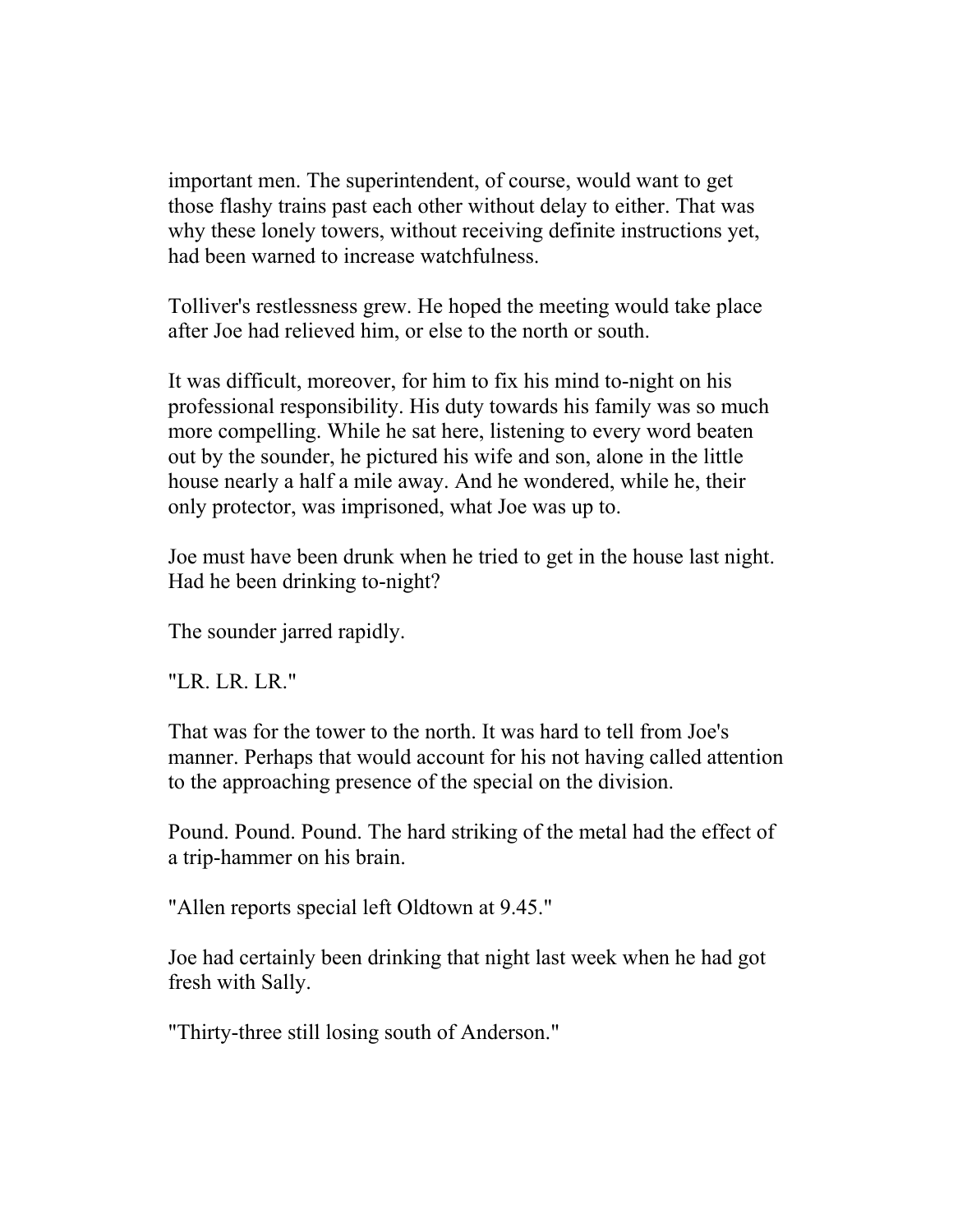He jotted the words down and sent his O.K.'s while his head, it seemed to him, recoiled physically from each rapid stroke of the little brass bar.

Sonny, sent by his mother, had come to tell him that night, panting up the stairs, his eyes wide and excited. Tolliver had looked from the window towards his home, his face flushed, his fists clenched, his heart almost choking him. Then he had seen Joe, loafing along the road in the moonlight, and he had relaxed, scarcely aware of the abominable choice he had faced.

"NT. NT. NT."

His own call. Tolliver shrank from the sharp blows. He forced himself to a minute attention. It was division headquarters.

"Holding twenty-one here until thirty-three and the special have cleared."

Twenty-one was a freight. It was a relief to have that off the road for the emergency. He lay back when the striking at his head had ceased.

It was unfortunate that Joe and he alone should be employed at the tower. Relieving each other at regular intervals, they had never been at the house together. Either Tolliver had been there alone with his wife and his son--or Joe had been. The two men had seen each other too little, only momentarily in this busy room. They didn't really know each other.

"LR. LR. LR."

Tolliver shook his head savagely. It had been a mistake letting Joe board with them at all. Any man would fall in love with Sally. Yet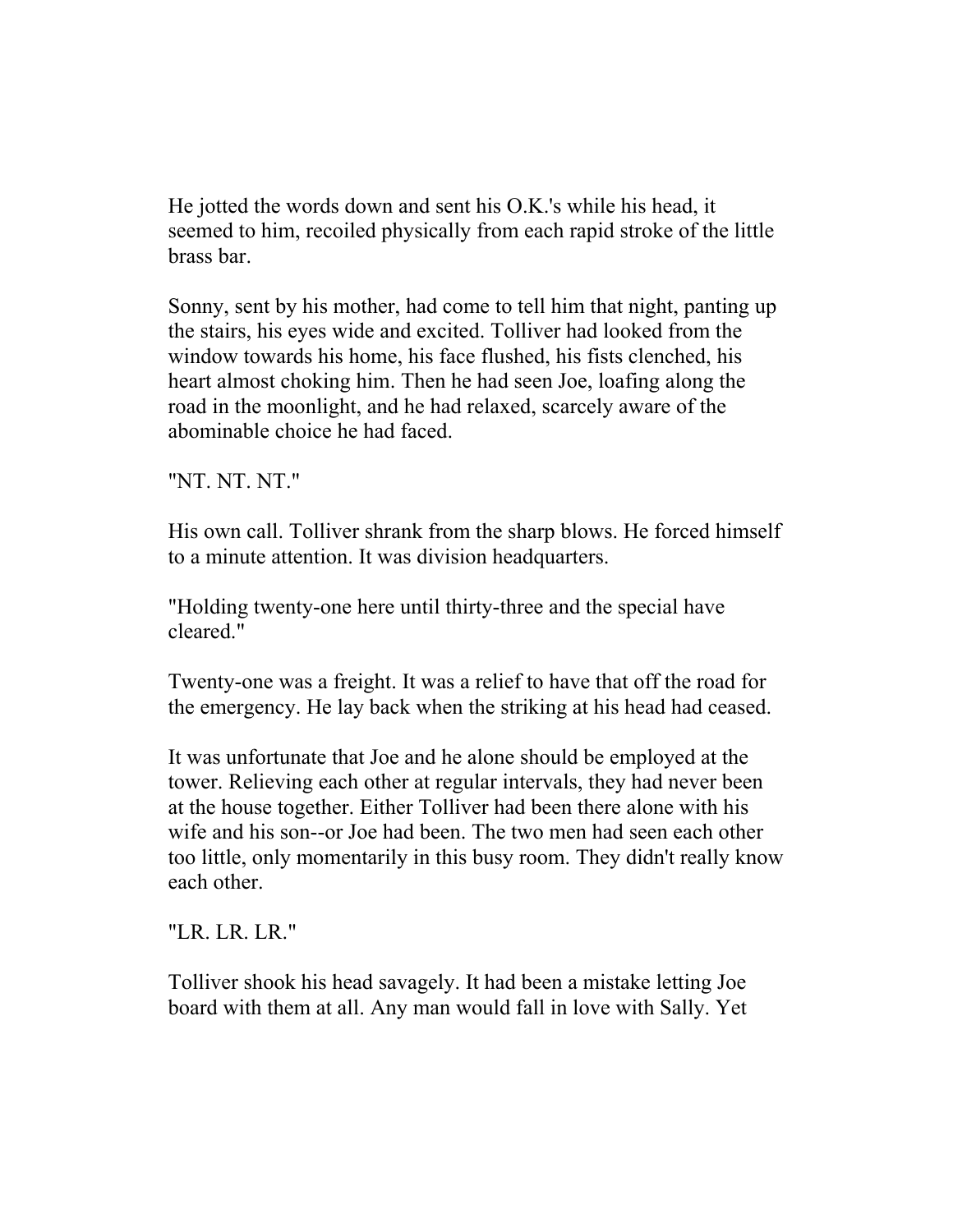Tolliver had thought after that definite quarrel Joe would have known his place; the danger would have ended.

It was probably this drinking at the country inn where Joe lived now that had made the man brood. The inn was too small and removed to attract the revenue officers, and the liquid manufactured and sold there was designed to make a man daring, irrational, deadly.

Tolliver shrank from the assaults of the sounder.

Where was Joe now? At the inn, drinking; or----

He jotted down the outpourings of the voluble key. More and more it became clear that the special and thirty-three would meet near his tower, but it would almost certainly be after midnight when Joe would have relieved him. He watched the clock, often pressing his fingers against his temples in an attempt to make bearable the hammering at his brain, unequal and persistent.

While the hands crawled towards midnight the wind increased, shrieking around the tower as if the pounding angered it.

Above the shaking of the windows Tolliver caught another sound, gentle and disturbing, as if countless fingers tapped softly, simultaneously against the panes.

He arose and raised one of the sashes. The wind tore triumphantly in, bearing a quantity of snowflakes that fluttered to the floor, expiring. Under his breath Tolliver swore. He leaned out, peering through the storm. The red and green signal lamps were blurred. He shrugged his shoulders. Anyway, Joe would relieve him before the final orders came, before either train was in the section.

Tolliver clenched his hands. If Joe didn't come!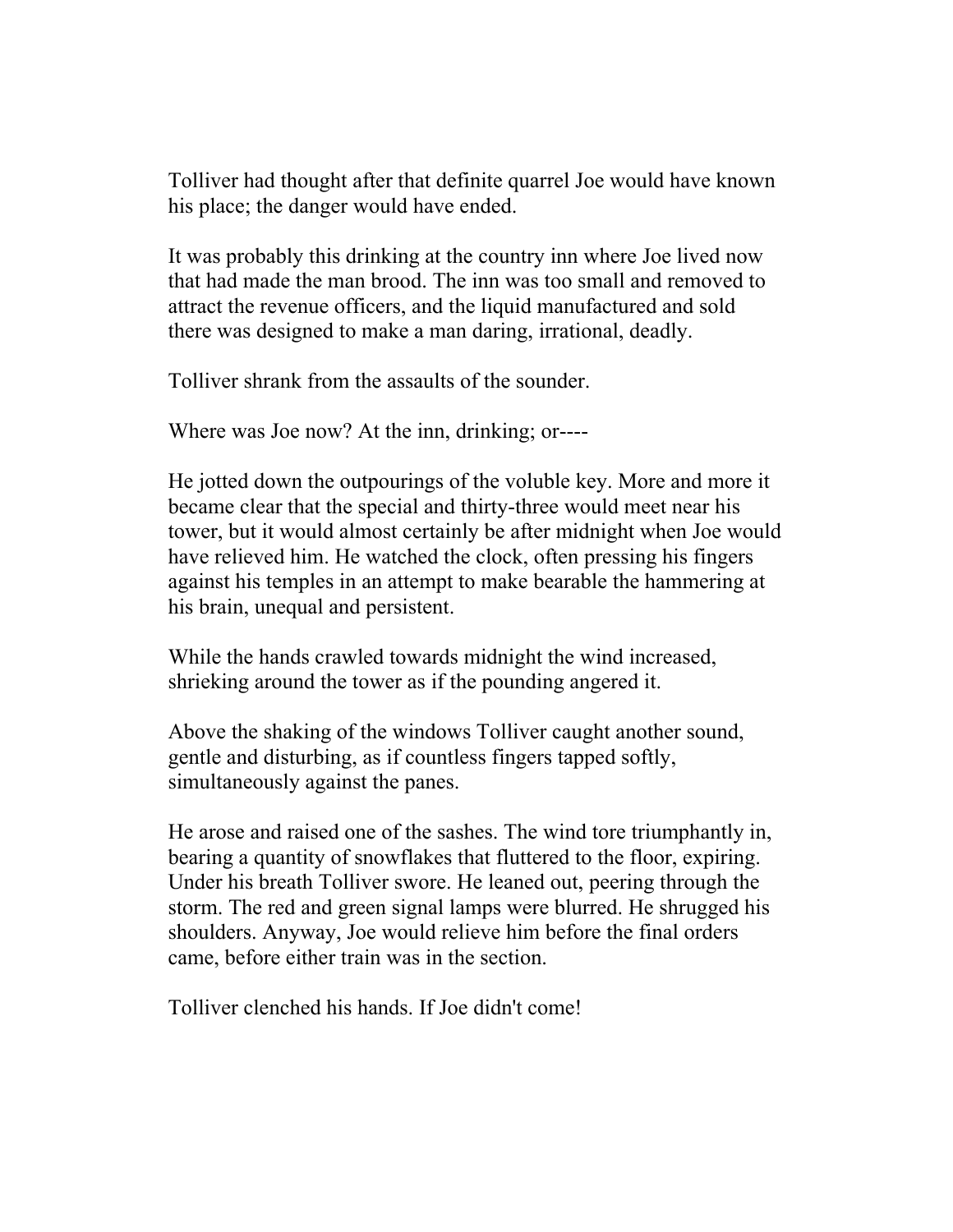He shrank from the force of his imagination.

He was glad Sally had the revolver.

He glanced at his watch, half believing that the clock had stopped.

There at last it was, both hands pointing straight up--midnight! And Tolliver heard only the storm and the unbearable strokes of the telegraph sounder. It was fairly definite now. Both trains were roaring through the storm, destined almost certainly to slip by each other at this siding within the next hour.

Where was Joe? And Sally and the boy alone at the house!

Quarter past twelve.

What vast interest could have made Joe forget his relief at the probable loss of his job?

Tolliver glanced from the rear window towards his home, smothered in the night and the storm. If he might only run there quickly to make sure that Sally was all right!

The sounder jarred furiously. Tolliver half raised his hand, as if to destroy it.

It was the division superintendent himself at the key.

"NT. NT. NT. Is it storming bad with you?"

"Pretty thick."

"Then keep the fuses burning. For God's sake, don't let the first in over-run his switch. And clear the line like lightning. Those fellows are driving faster than hell."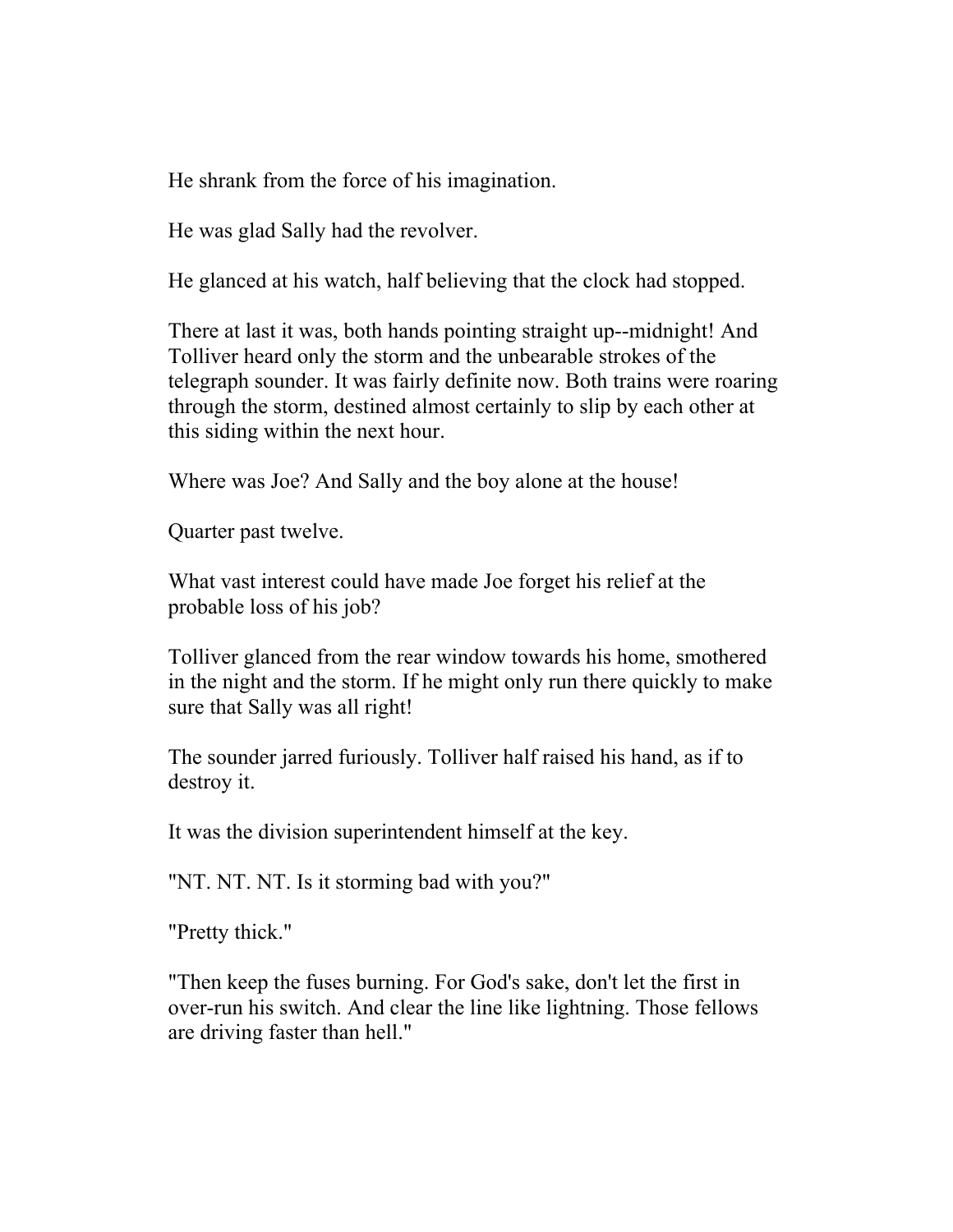Tolliver's mouth opened, but no sound came. His face assumed the expression of one who undergoes the application of some destructive barbarity.

"I get afraid when you leave me alone this way at night."

He visualized his wife, beautiful, dark, and desirable, urging him not to go to the tower.

A gust of wind sprang through the trap door. The yellow slips fluttered. He ran to the trap. He heard the lower door bang shut. Someone was on the stairs, climbing with difficulty, breathing hard. A hat, crusted with snow, appeared. There came slowly into the light Joe's face, ugly and inflamed; the eyes restless with a grave indecision.

Tolliver's first elation died in new uncertainty.

"Where you been?" he demanded fiercely.

Joe struggled higher until he sat on the flooring, his legs dangling through the trap. He laughed in an ugly and unnatural note; and Tolliver saw that there was more than drink, more than sleeplessness, recorded in his scarlet face. Hatred was there. It escaped, too, from the streaked eyes that looked at Tolliver as if through a veil. He spoke thickly.

"Don't you wish you knew?"

Tolliver stooped, grasping the man's shoulders. In each fist he clenched bunches of wet cloth. In a sort of desperation he commenced to shake the bundled figure.

"You tell me where you been----"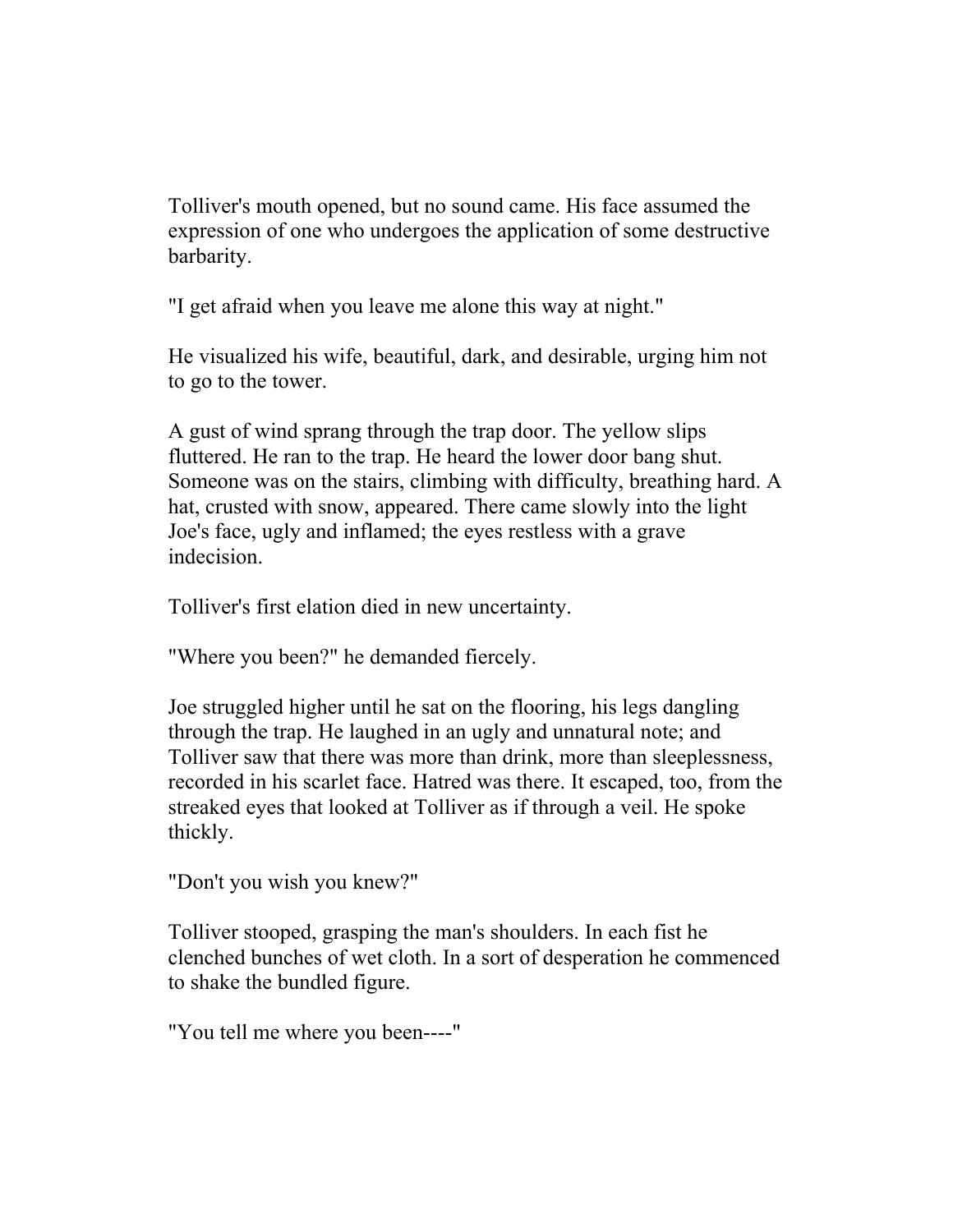"NT. NT. NT."

Joe leered.

"Joe! You got to tell me where you been."

The pounding took Tolliver's strength. He crouched lower in an effort to avoid it, but each blow struck as hard as before, forcing into his brain word after word that he passionately resented. Places, hours, minutes--the details of this vital passage of two trains in the unfriendly night.

"Switch whichever arrives first, and hold until the other is through."

It was difficult to understand clearly, because Joe's laughter persisted, crashing against Tolliver's brain as brutally as the sounder.

"You got to tell me if you been bothering Sally."

The hatred and the cunning of the mottled face grew.

"Why don't you ask Sally?"

Slowly Tolliver let the damp cloth slip from his fingers. He straightened, facing more definitely that abominable choice. He glanced at his cap and overcoat. The lazy clock hands reminded him that he had remained in the tower nearly half an hour beyond his time. Joe was right. It was clear he could satisfy himself only by going home and asking Sally.

"Get up," he directed. "I guess you got sense enough to know you're on duty."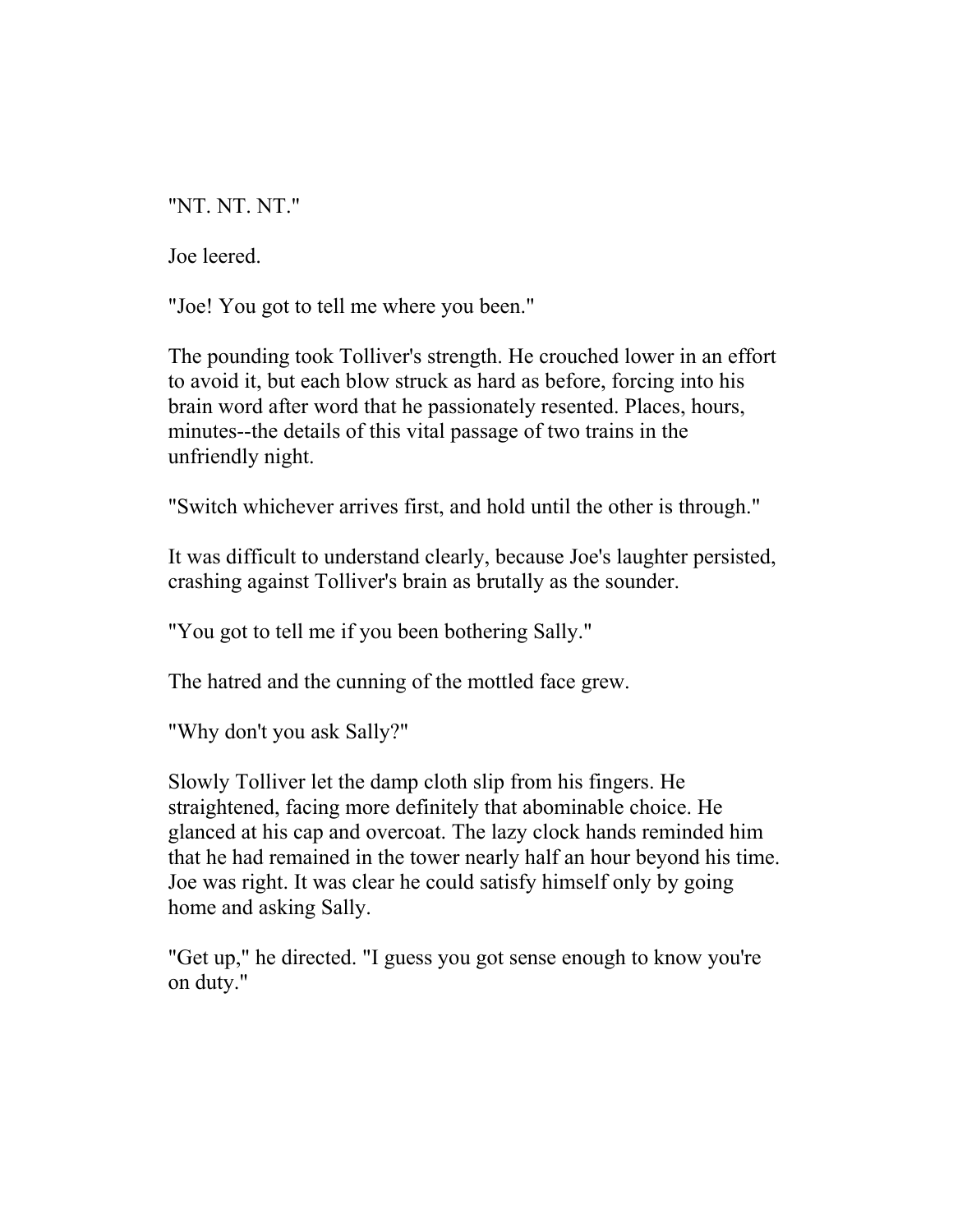Joe struggled to his feet and lurched to the table. Tolliver wondered at the indecision in the other's eyes, which was more apparent. Joe fumbled aimlessly with the yellow slips. Tolliver's fingers, outstretched toward his coat, hesitated, as if groping for an object that must necessarily elude them.

"Special!" Joe mumbled. "And--Hell! Ain't thirty-three through yet?"

He swayed, snatching at the edge of the table.

Tolliver lowered his hands. The division superintendent had pounded out something about fuses. What had it been exactly? "Keep fuses burning."

With angry gestures he took his coat and cap down, and put them on while he repeated all the instructions that had been forced into his brain with the effect of a physical violence. At the table Joe continued to fumble aimlessly.

"Ain't you listening?" Tolliver blurted out.

"Huh?"

"Why don't you light a fuse?"

It was quite obvious that Joe had heard nothing.

"Fuse!" Joe repeated.

He stooped to a box beneath the table. He appeared to lose his balance. He sat on the floor with his back against the wall, his head drooping.

"What about fuse?" he murmured.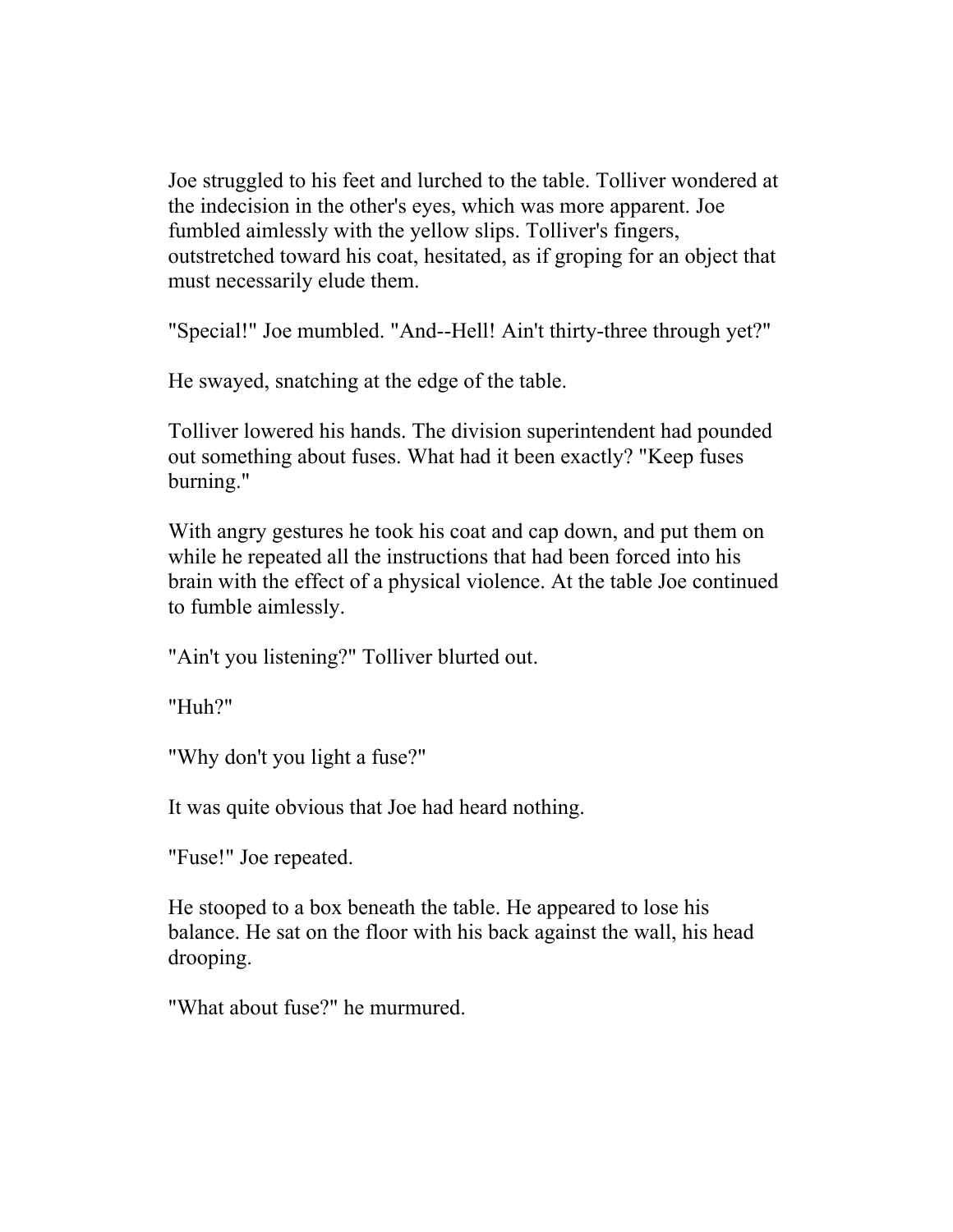His eyes closed.

Tolliver pressed the backs of his hands against his face. If only his suspense might force refreshing tears as Sonny cried away his infant agonies!

Numerous people asleep in that long Pullman train, and the special thundering down! Sally and Sonny a half mile away in the lonely house! And that drink-inspired creature on the floor--what was he capable of in relation to those unknown, helpless travelers? But what was he capable of; what had he, perhaps, been capable of towards those two known ones that Tolliver loved better than all the world?

Tolliver shuddered. As long as Joe was here Sally and Sonny would not be troubled. But where had Joe been just now? How had Sally and Sonny fared while Tolliver had waited for that stumbling step on the stairs? He had to know that, yet how could he? For he couldn't leave Joe to care for all those lives on the special and thirty-three.

He removed his coat and cap, and replaced them on the hook. He took a fuse from the box and lighted it. He raised the window and threw the fuse to the track beneath. It sputtered and burst into a flame, ruddy, gorgeous, immense. It etched from the night distant fences and trees. It bent the sparkling rails until they seemed to touch at the terminals of crimson vistas. If in the storm the locomotive drivers should miss the switch lamps, set against them, they couldn't neglect this bland banner of danger, flung across the night.

When Tolliver closed the window he noticed that the ruddy glow filled the room, rendering sickly and powerless the yellow lamp wicks. And Tolliver clutched the table edge, for in this singular and penetrating illumination he saw that Joe imitated the details of sleep; that beneath half-closed lids, lurked a fanatical wakefulness, and final resolution where, on entering the tower, he had exposed only indecision.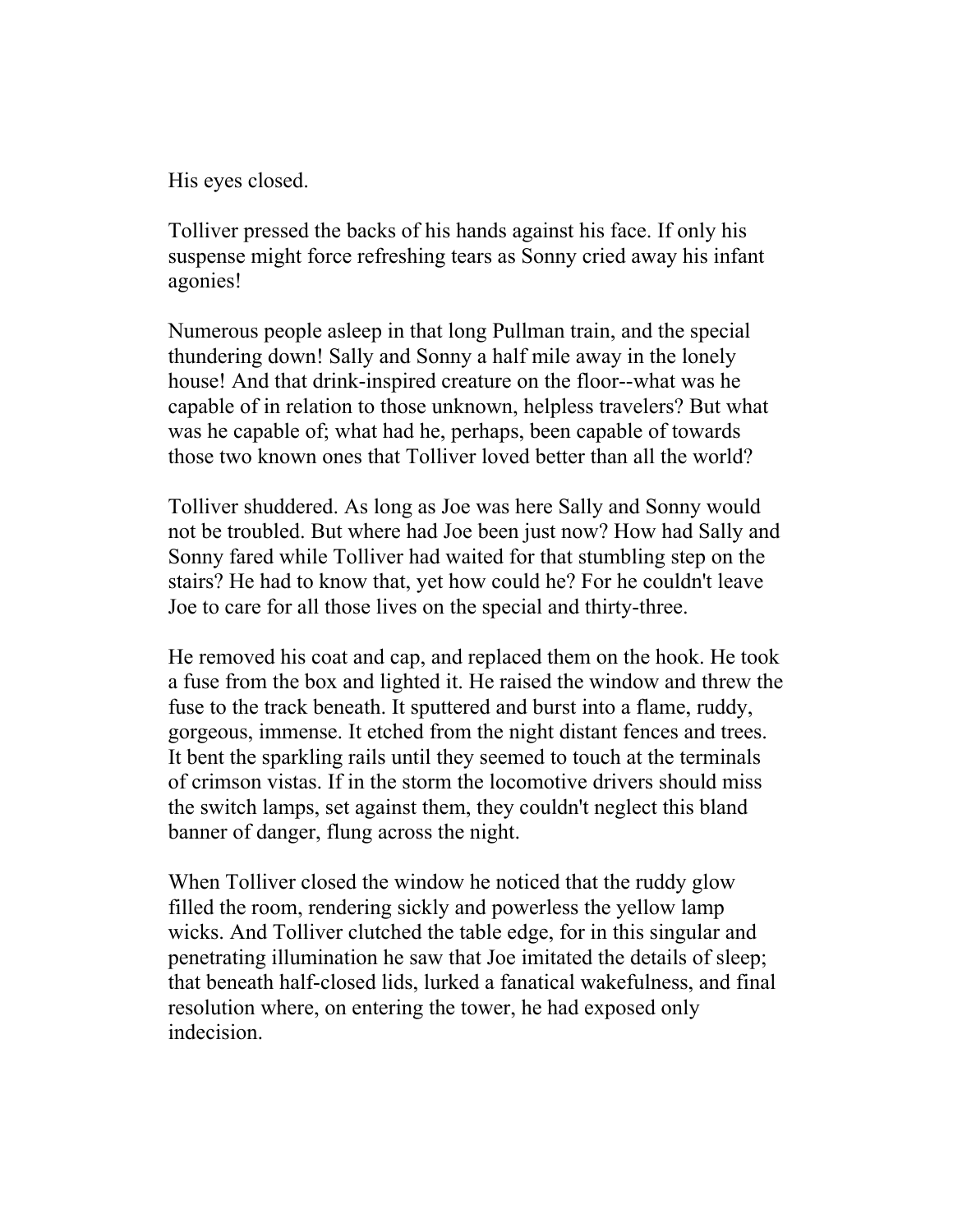While Tolliver stared Joe abandoned his masquerade. Wide-eyed, he got lightly to his feet and started for the trap.

Instinctively, Tolliver's hand started for the drawer where customarily the revolver was kept. Then he remembered, and was sorry he had sent the revolver to Sally. For it was clear that the poison in Joe's brain was sending him to the house while Tolliver was chained to the tower. He would have shot, he would have killed, to have kept the man here. He would do what he could with his hands.

"Where you going?" he asked hoarsely.

Joe laughed happily.

"To keep Sally company while you look after the special and thirtythree."

Tolliver advanced cautiously, watching for a chance. When he spoke his voice had the appealing quality of a child's.

"It's my time off. If I do your work you got to stay at least."

Joe laughed again.

"No. It only needs you to keep all those people from getting killed."

Tolliver sprang then, but Joe avoided the heavier, clumsier man. He grasped a chair, swinging it over his head.

"I'll teach you," he grunted, "to kick me out like dirt. I'll teach you and Sally."

With violent strength he brought the chair down. Tolliver got his hands up, but the light chair crashed them aside and splintered on his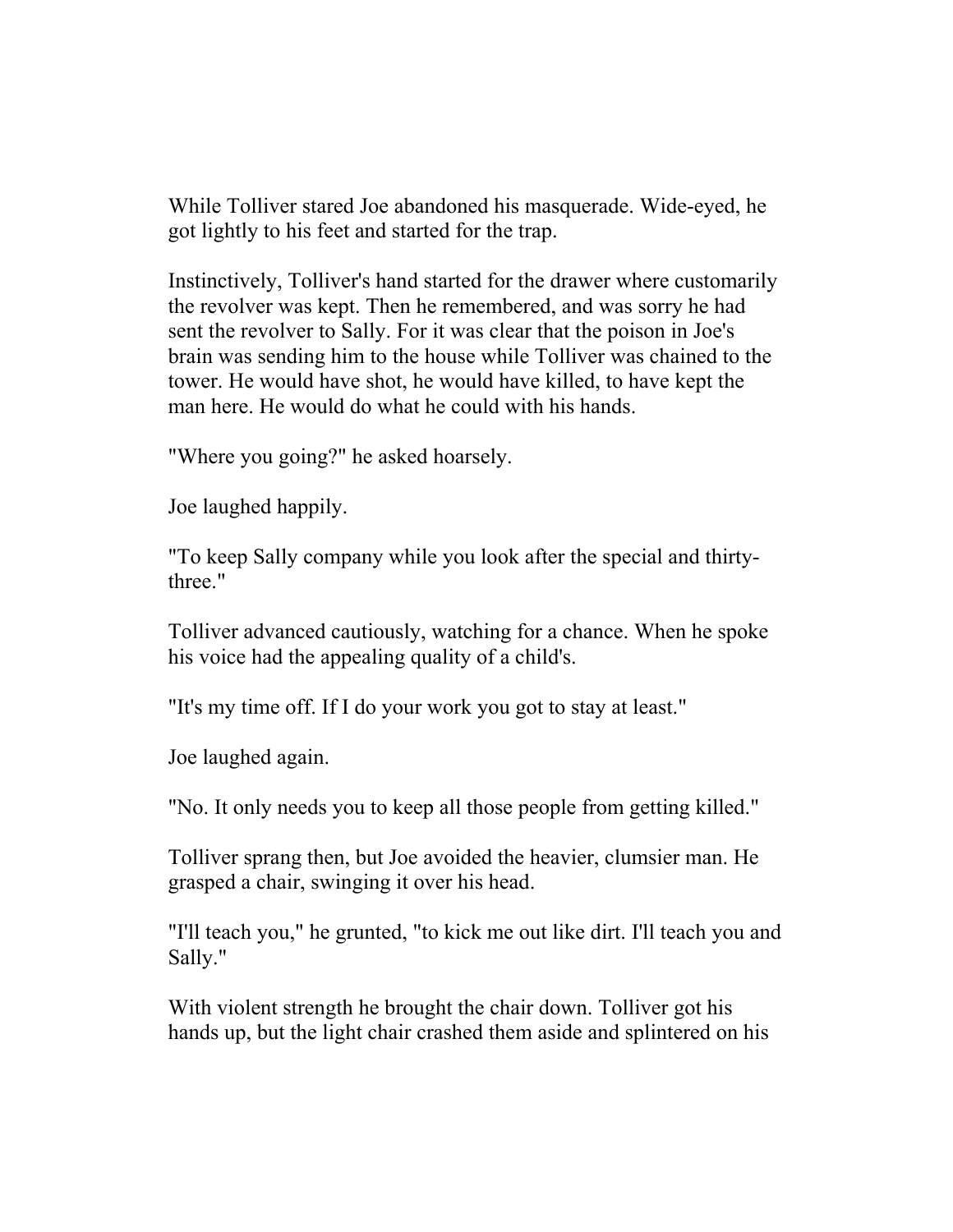head. He fell to his knees, reaching out blindly. He swayed lower until he lay stretched on the floor, dimly aware of Joe's descending steps, of the slamming of the lower door, at last of a vicious pounding at his bruised brain.

"NT. NT. NT."

He struggled to his knees, his hands at his head.

"No, by God! I won't listen to you."

"Thirty-three cleared LR at 12:47."

One tower north! Thirty-three was coming down on him, but he was only glad that the pounding had ceased. It commenced again.

"NT. NT. NT. Special cleared JV at 12:48."

Each rushing towards each other with only a minute's difference in schedule! That was close--too close. But what was it he had in his mind?

Suddenly he screamed. He lurched to his feet and leant against the wall. He knew now. Joe, with those infused and criminal eyes, had gone to Sally and Sonny--to get even. There could be nothing in the world as important as that. He must get after Joe. He must stop him in time.

"NT. NT. NT."

There was something in his brain about stopping a train in time.

"It only needs you to keep all those people from getting killed."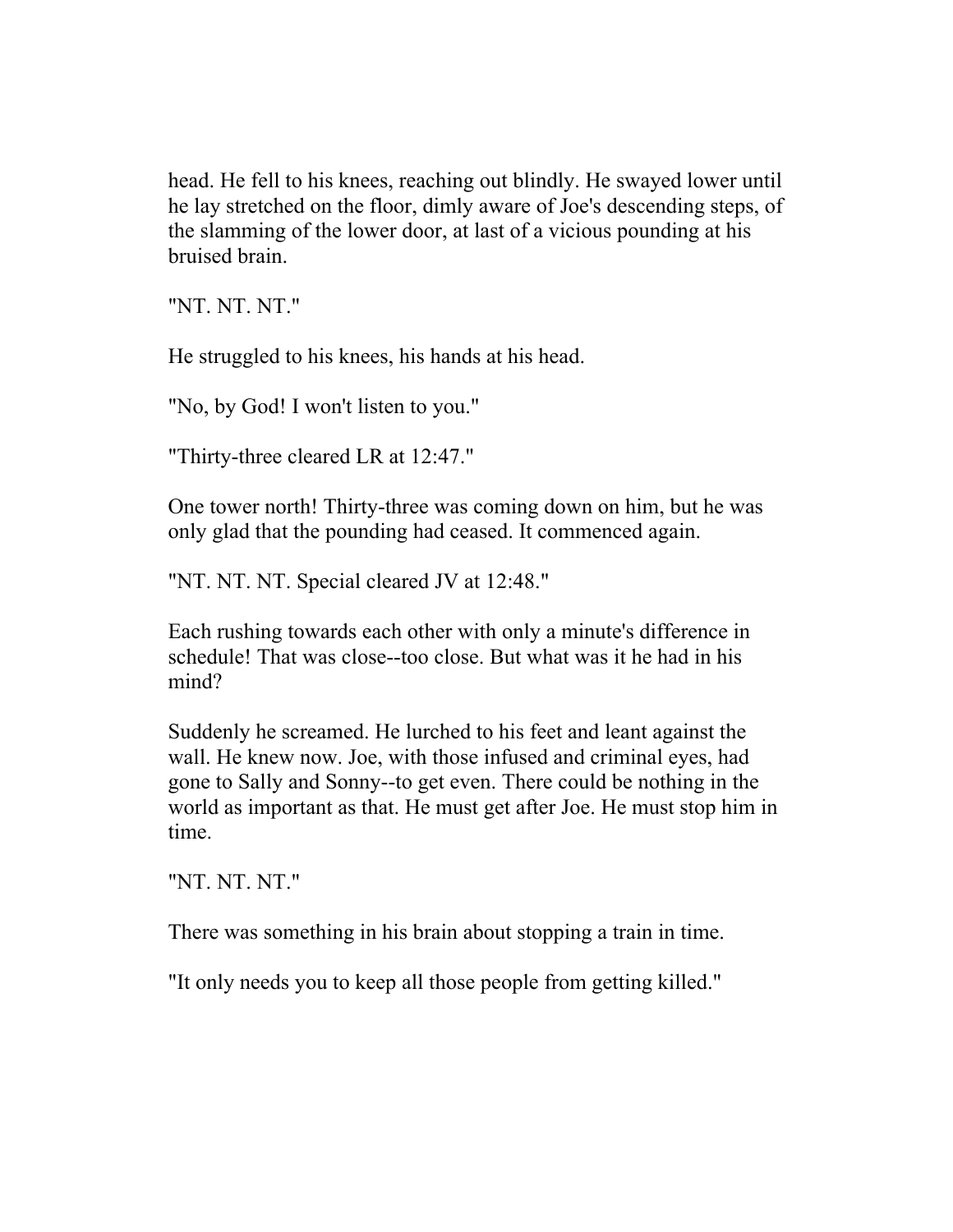Somebody had told him that. What did it mean? What had altered here in the tower all at once?

There was no longer any red.

"NT. NT. NT."

"I won't answer."

Where had he put his cap and coat. He needed them. He could go without. He could kill a beast without. His foot trembled on the first step.

"NT. NT. NT. Why don't you answer? What's wrong. No O. K. Are you burning fuses? Wake up. Send an O. K."

The sounder crashed frantically. It conquered him.

He lurched to the table, touched the key, and stuttered out:

"O. K. NT."

He laughed a little. They were in his block, rushing at each other, and Joe was alone at the house with Sally and the child. O. K.!

He lighted another fuse, flung it from the window, and started with automatic movements for the trap.

Let them crash. Let them splinter, and burn, and die. What was the lot of them compared with Sally and Sonny?

The red glare from the fuse sprang into the room. Tolliver paused, bathed in blood.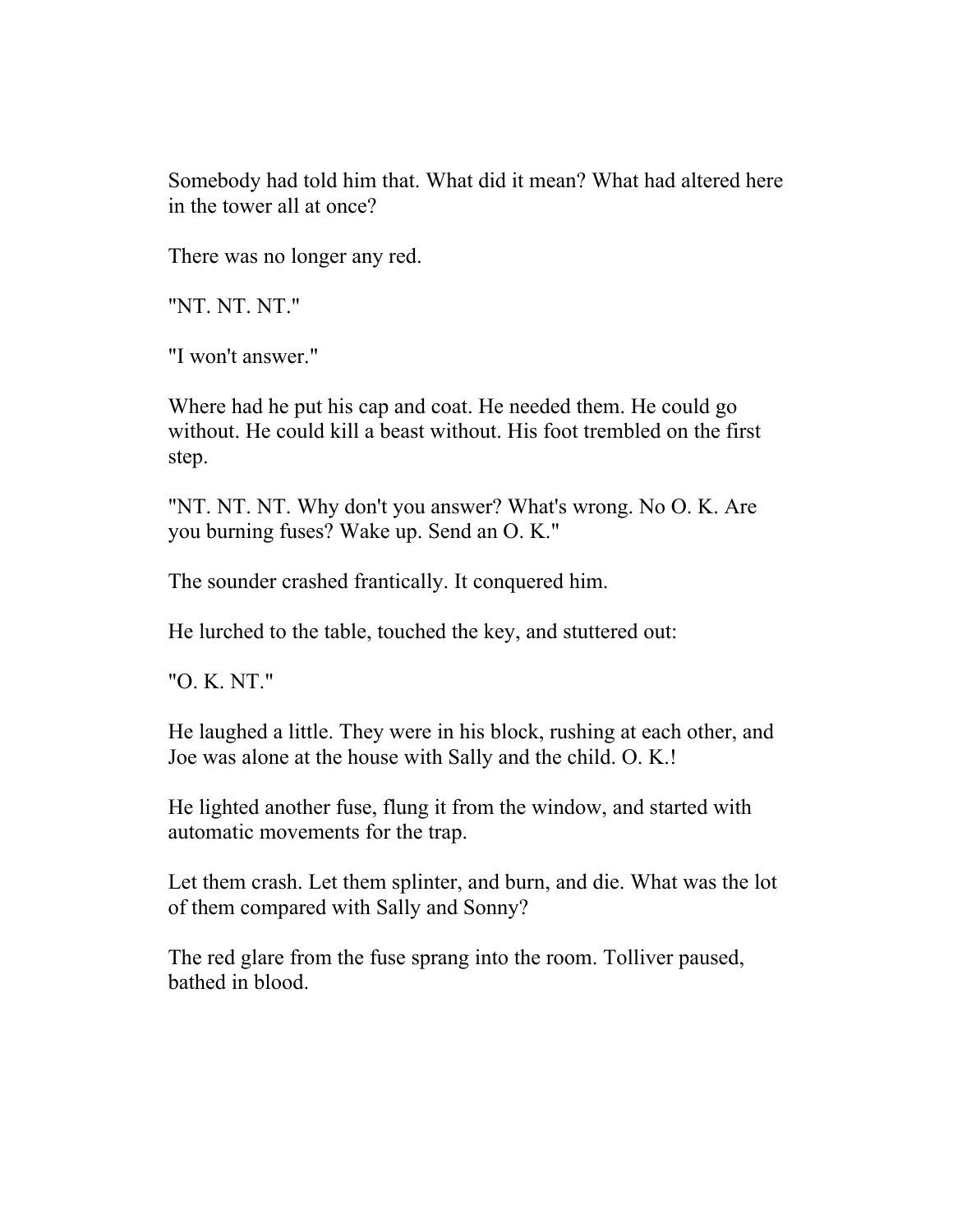He closed his eyes to shut out the heavy waves of it. He saw women like Sally and children like Sonny asleep in a train. It gave him an impression that Sally and Sonny were, indeed, on the train. To keep them safe it would be necessary to retard the special until thirty-three should be on the siding and he could throw that lever that would close the switch and make the line safe. He wavered, taking short steps between the table and the trap. Where were Sally and Sonny? He had to get that clear in his mind.

A bitter cold sprang up the trap. He heard the sobbing of a child.

"Sonny!"

It was becoming clear enough now.

The child crawled up the steps on his hands and knees. Tolliver took him in his arms, straining at him passionately.

"What is it, Sonny? Where's mama?"

"Papa, come quick. Come quick."

He kept gasping it out until Tolliver stopped him.

"Joe! Did Joe come?"

The child nodded. He caught his breath.

"Joe broke down the door," he said.

"But mama had the gun," Tolliver said hoarsely.

The boy shook his head.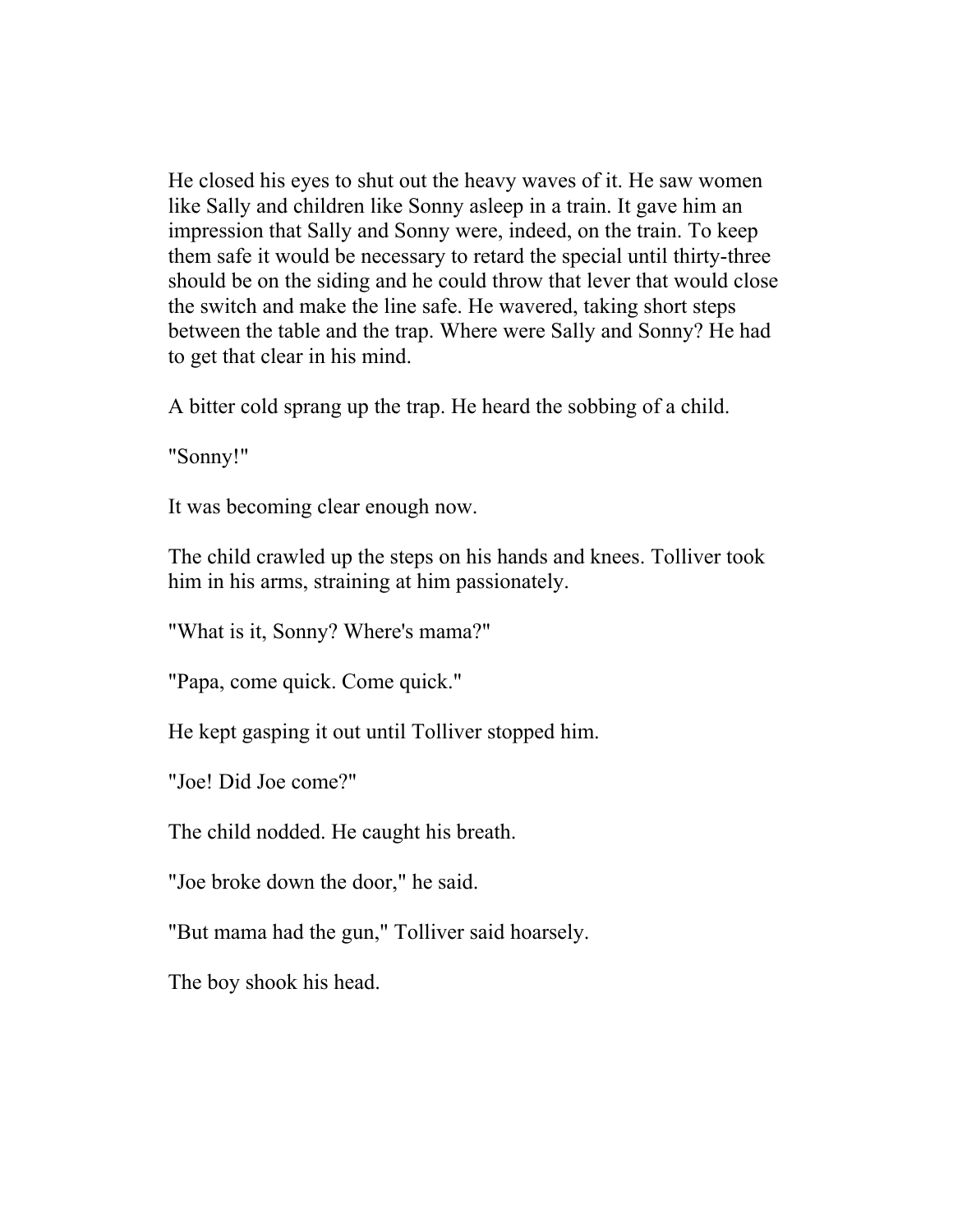"Mama wouldn't let Sonny play with it. She locked it up in the cupboard. Joe grabbed mama, and she screamed, and said to run and make you come."

In the tower, partially smothered by the storm, vibrated a shrill cry. For a moment Tolliver thought his wife's martyrdom had been projected to him by some subtle means. Then he knew it was the anxious voice of thirty-three--the pleading of all those unconscious men and women and little ones. He flung up his arms, releasing the child, and ran to the table where he lighted another fuse, and threw it to the track. He peered from the window, aware of the sobbing refrain of his son.

"Come quick! Come quick! Come quick!"

From far to the south drifted a fainter sibilation, like an echo of thirtythree's whistle. To the north a glow increased. The snowflakes there glistened like descending jewels. It was cutting it too close. It was vicious to crush all that responsibility on the shoulders of one ignorant man, such a man as himself, or Joe. What good would it do him to kill Joe now? What was there left for him to do?

He jotted down thirty-three's orders.

The glow to the north intensified, swung slightly to the left as thirtythree took the siding. But she had to hurry. The special was whistling closer--too close. Thirty-three's locomotive grumbled abreast of him. Something tugged at his coat.

"Papa! Won't you come quick to mama?"

The dark, heavy cars slipped by. The red glow of the fuse was overcome by the white light from the south. The last black Pullman of thirty-three cleared the points. With a gasping breath Tolliver threw the switch lever.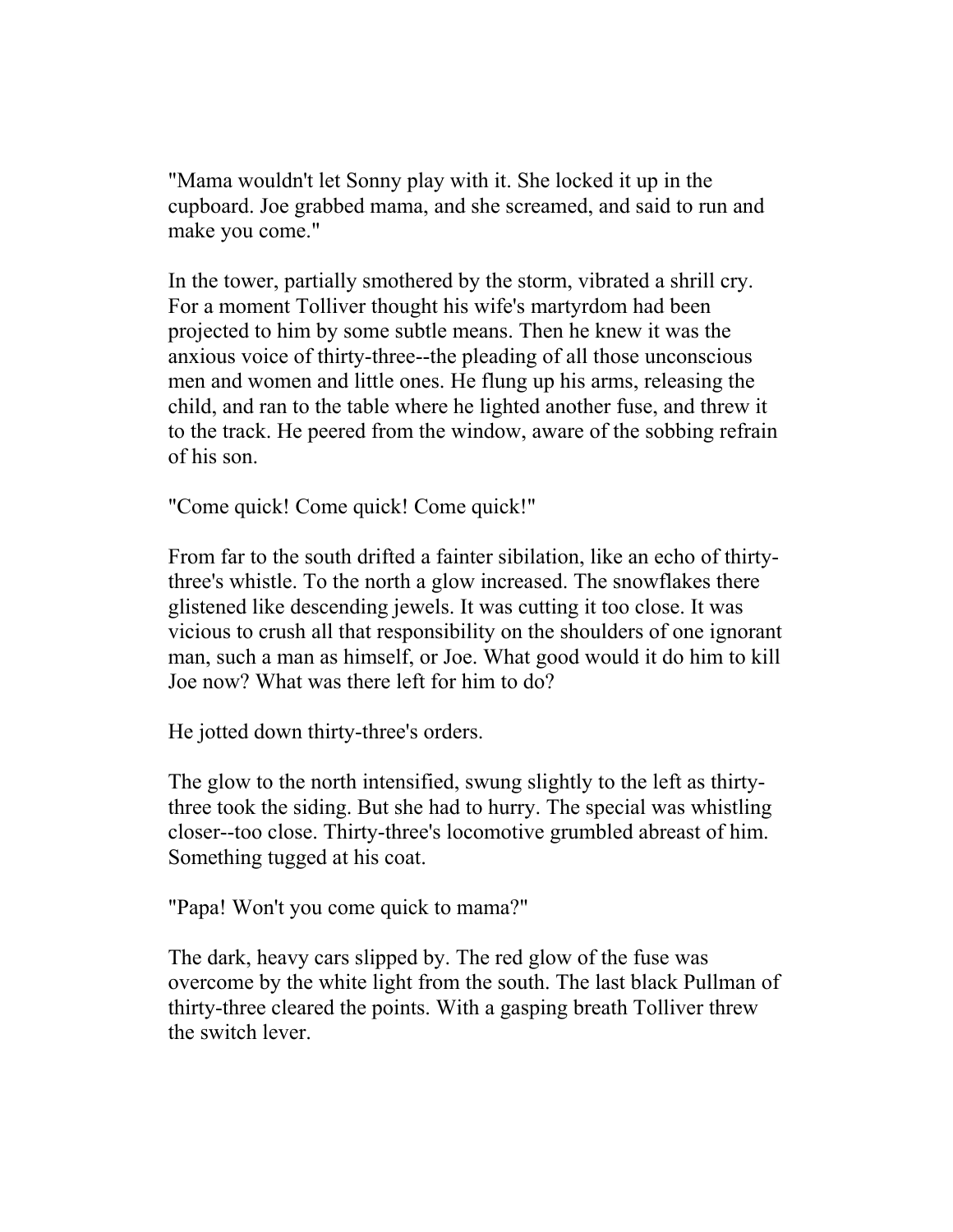"It's too late now, Sonny," he said to the importunate child.

The tower shook. A hot, white eye flashed by, and a blurred streak of cars. Snow pelted in the window, stinging Tolliver's face. Tolliver closed the window and picked up thirty-three's orders. If he had kept the revolver here he could have prevented Joe's leaving the tower. Why had Sally locked it in the cupboard? At least it was there now. Tolliver found himself thinking of the revolver as an exhausted man forecasts sleep.

Someone ran swiftly up the stairs. It was the engineer of thirty-three, surprised and impatient.

"Where are my orders, Tolliver? I don't want to lie over here all night."

He paused. His tone became curious.

"What ails you, Tolliver?"

Tolliver handed him the orders, trembling.

"I guess maybe my wife at the house is dead, or--You'll go see."

The engineer shook his head.

"You brace up, Tolliver. I'm sorry if anything's happened to your wife, but we couldn't hold thirty-three, even for a murder."

Tolliver's trembling grew. He mumbled incoherently:

"But I didn't murder all those people----"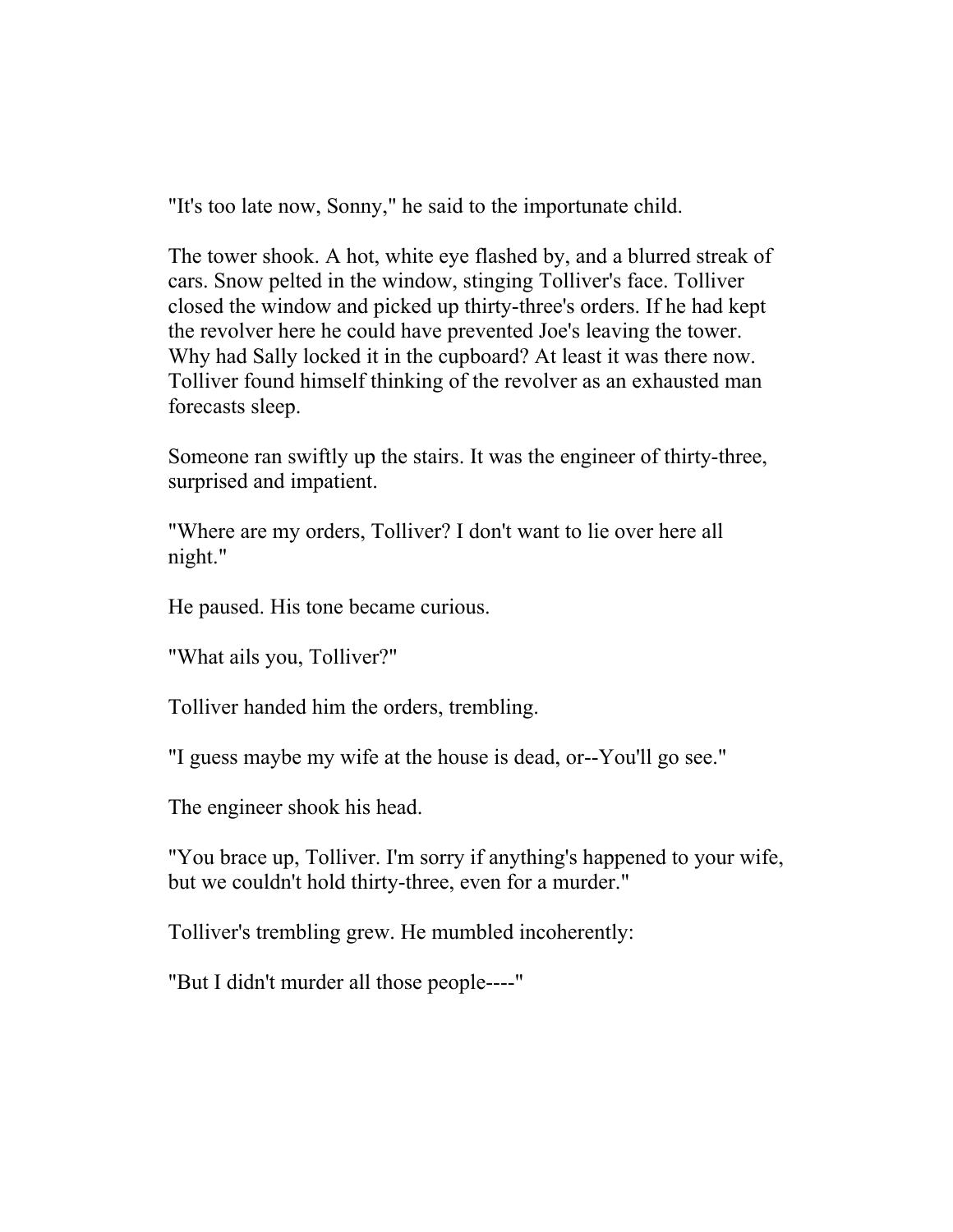"Report to division headquarters," the engineer advised. "They'll send you help to-morrow."

He hurried down the stairs. After a moment the long train pulled out, filled with warm, comfortable people. The child, his sobbing at an end, watched it curiously. Tolliver tried to stop his shaking.

There was someone else on the stairs now, climbing with an extreme slowness. A bare arm reached through the trap, wavering for a moment uncertainly. Ugly bruises showed on the white flesh. Tolliver managed to reach the trap. He grasped the arm and drew into the light the dark hair and the chalky face of his wife. Her wide eyes stared at him strangely.

"Don't touch me," she whispered. "What am I going to do?"

"Joe?"

"Why do you tremble so?" she asked in her colorless voice, without resonance. "Why didn't you come?"

"Joe?" he repeated hysterically.

She drew away from him.

"You won't want to touch me again."

He pointed to the repellant bruises. She shook her head.

"He didn't hurt me much," she whispered, "because I--I killed him."

She drew her other hand from the folds of her wrapper. The revolver dangled from her fingers. It slipped and fell to the floor. The child stared at it with round eyes, as if he longed to pick it up.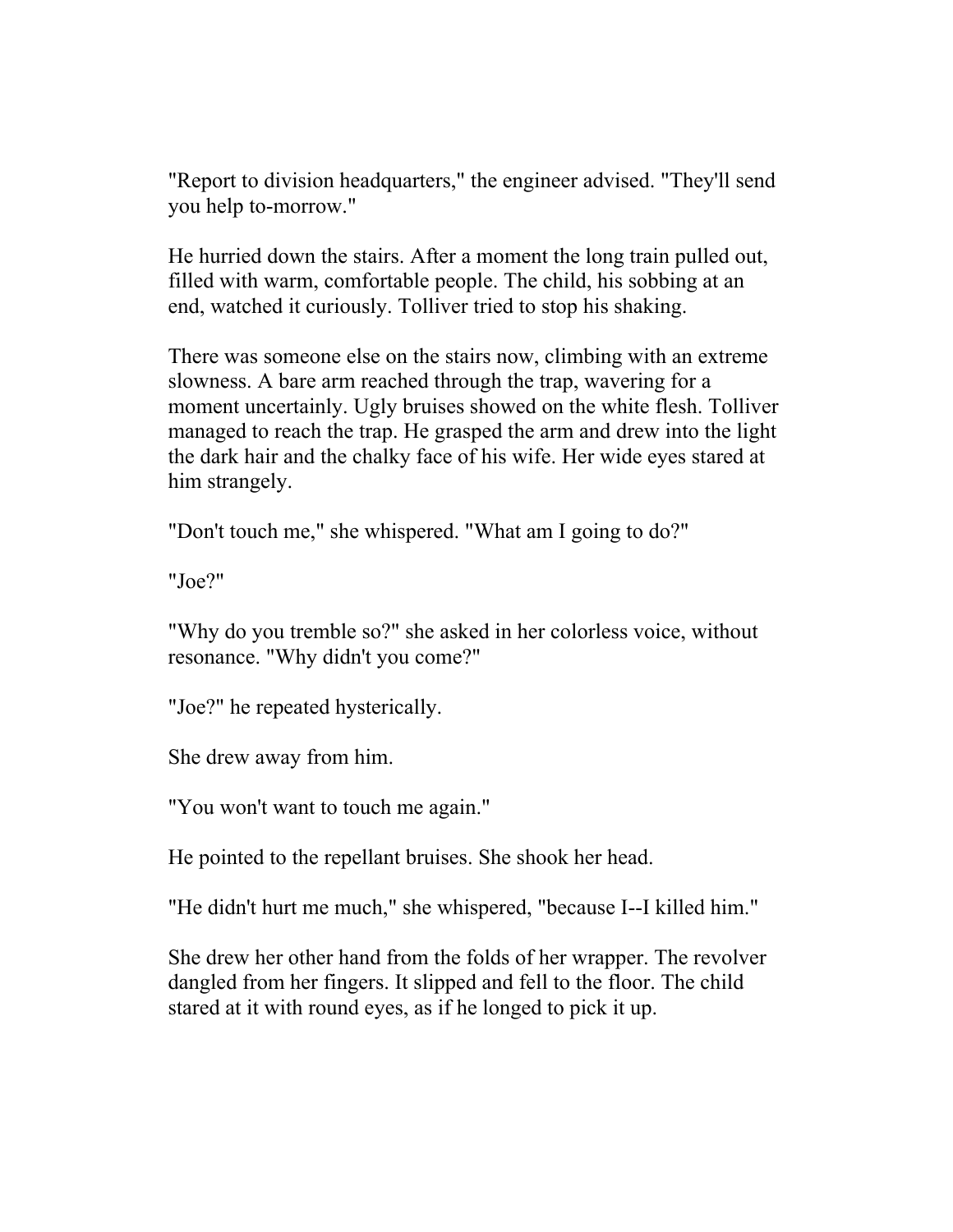She covered her face and shrank against the wall.

"I've killed a man----"

Through her fingers she looked at her husband fearfully. After a time she whispered:

"Why don't you say something?"

His trembling had ceased. His lips were twisted in a grin. He, too, wondered why he didn't say something. Because there were no words for what was in his heart.

In a corner he arranged his overcoat as a sort of a bed for the boy.

"Won't you speak to me?" she sobbed. "I didn't mean to, but I had to. You got to understand. I had to."

He went to the table and commenced to tap vigorously on the key. She ran across and grasped at his arm.

"What you telling them?" she demanded wildly.

"Why, Sally!" he said. "What's the matter with you?--To send another man now Joe is gone."

Truths emerged from his measureless relief, lending themselves to words. He trembled again for a moment.

"If I hadn't stayed! If I'd let them smash! When all along it only needed Joe to keep all those people from getting killed."

He sat down, caught her in his arms, drew her to his knee, and held her close.